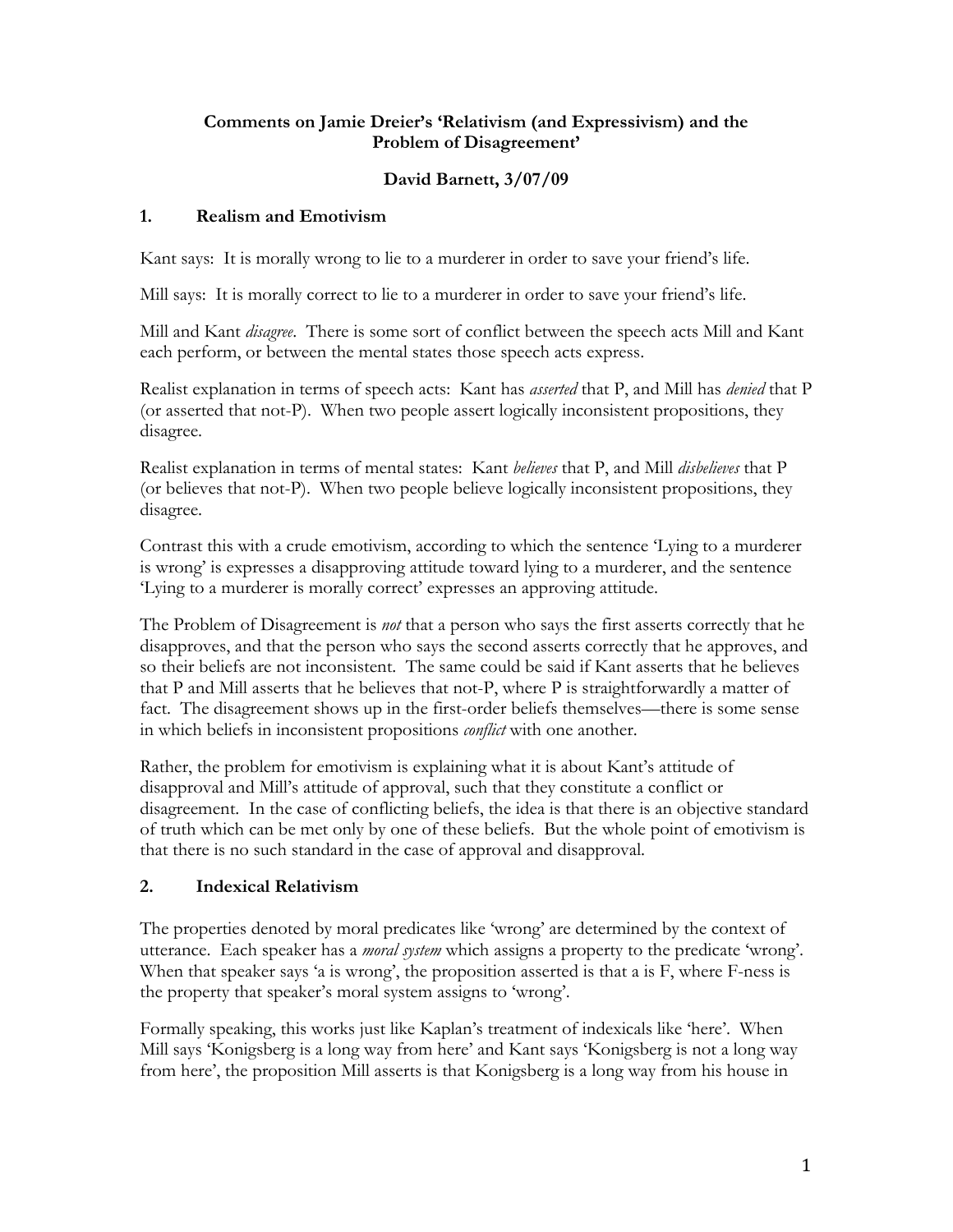London, while Kant asserts that Konigsberg is not a long way from his house in Konigsberg. So, Mill and Kant are not asserting logically inconsistent propositions.

Disagreement Problem: If this is how we should treat the semantics for 'wrong', then there would seem to be no disagreement between Kant and Mill. Mill asserts the proposition that lying to the murderer has the property of promoting the greater good, while Kant asserts the proposition that it has the property of violating the categorical imperative. These propositions are logically consistent, so there would appear to be no conflict, or disagreement.

## **3. Expressivism**

Rough idea for ought-statements: A statement about what someone ought to do in a given set of circumstances express the speaker's *plans* for what to do in similar circumstances. To avoid the problem of disagreement, the ought-statements are not supposed to *describe* the speaker's plans. Compare with assertions which describe conflicting beliefs.

Possible worlds and hyperplans: If Judith says that John is tall, the proposition asserted is the set of possible worlds (maximal states of affairs) in which John is tall. If Kant says that one ought to tell the truth no matter what, the proposition is a hyperplan (a maximal plan for what to do) under which one always tells the truth.

Most ought-statements mix a normative and a factual component, so they are represented by an ordered pair whose first member is a set of possible worlds and whose second is a hyperplan. For example:

(1) You ought to write the invitation by hand.

This will express a proposition whose first member is the set of worlds which the speaker thinks might be actual and whose second member is a hyperplan which says to write the invitation by hand in all of those worlds.

We don't have plans for every possible circumstance. So our total planning state is a set of hyperplans which agree on all of the circumstances for which we do have plans. So if you have no plan about what to do in circumstance C, your set of hyperplans will include ones which have you doing different things in C.

What about indirect discourse? For example, consider:

(2) Judith thinks you ought to write the invitation by hand.

This asserts the proposition (roughly) that Judith's set of hyperplans have her writing the invitation by hand in all of the circumstances that she thinks you might be in.

What would it mean for me to disagree with Judith about whether you ought to write the invitation by hand? Dreier thinks Gibbard's view has trouble with this. There are three possible attitudes I might have which are different from Judith's.

One possibility is that I think you ought *not* to write the invitation by hand. Gibbard would understand this as a matter of my planning not to write the invitation by hand.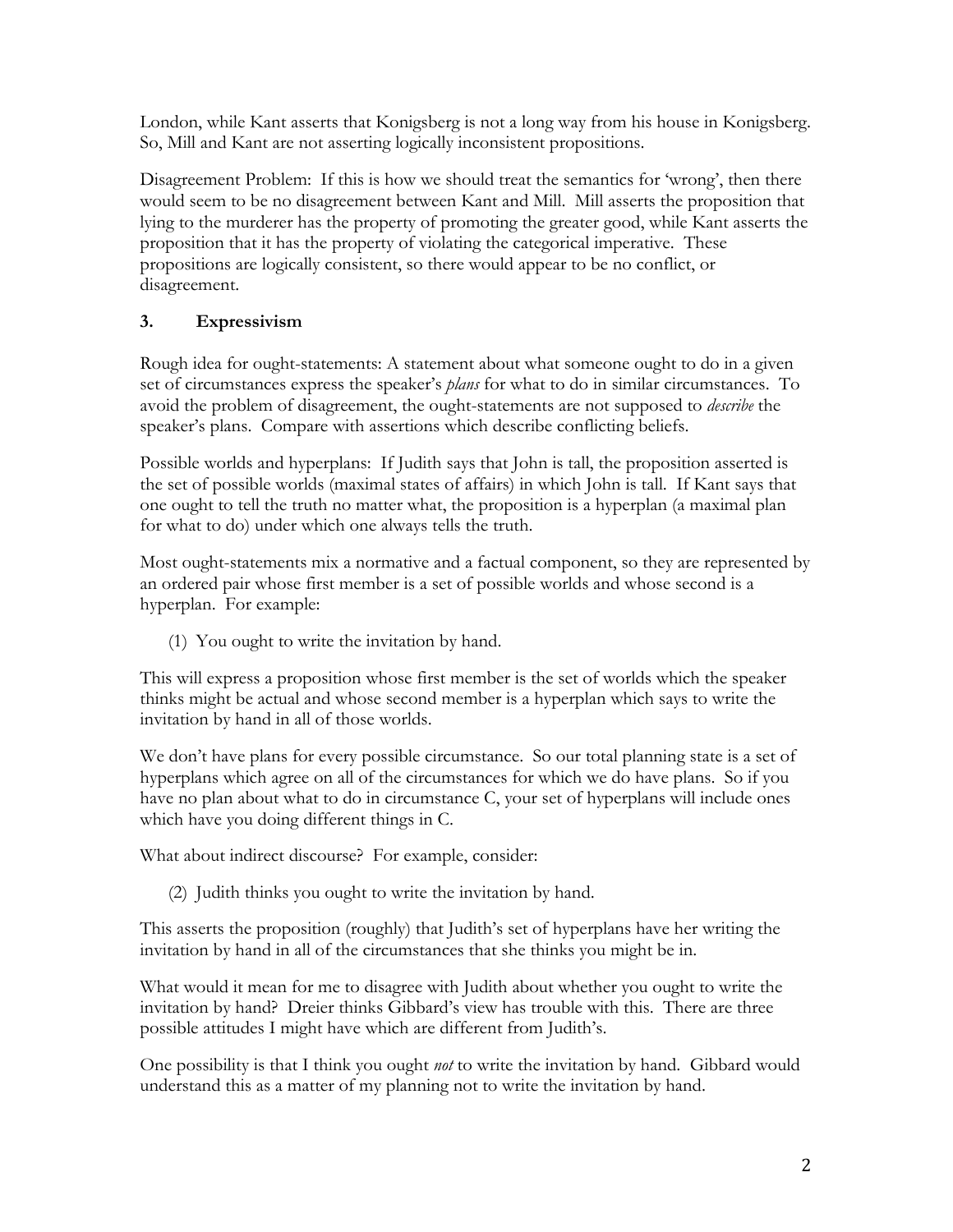Another possibility is that I think that it is neither the case that you ought to write the invitation by hand, nor that you ought not to write it by hand—that either option is permissible. Now we *might* understand this as my not having a plan either way.

But consider a third possibility: I have no view about whether you ought to write the invitation by hand—maybe I have suspended judgment, or maybe I have never thought about it. This seems different from thinking that it is permissible either way, but Gibbard lacks the resources to make this distinction.

Once the distinction is in place, it seems more natural to regard having no view about what you ought to do as not having a plan. Suppose Judith thinks that you are tall. I might disagree by thinking that you are short. Or I might disagree by thinking you are of average height. But if I have no opinion about whether you are tall, this would not amount to disagreement with Judith. Intuitively, this is because the proposition that you are short and the proposition that your height is average are each inconsistent with the proposition which Judith believes. But if I have no opinion about your height, I don't believe a proposition which is inconsistent with the one Judith believes.

### **4. Genuine Relativism**

Each of us has a moral system, or perspective. Whether the sentence 'Lying to a murderer is wrong' is assessed as true depends upon what property a person's moral system assigns to 'wrong', and whether lying to a murderer has this property. But the relevant moral system is not that of *the speaker* of the sentence, but rather its *assessor*.

Intuitively, 'Lying to a murderer is wrong' expresses the proposition that lying to a murderer is wrong, no matter who says it. But then when it comes time to assess whether this proposition is true, it can be true relative to the moral system of one assessor but not relative to the moral system of another.

Dreier objects that this fails to handle the problem of disagreement. If Mill says 'Konigsberg is far away from here' and Kant says 'Konigsberg is not far away from here', then they need not disagree, because of the circumstance-sensitivity of what proposition is expressed by these sentences. But how does placing the circumstance-sensitivity into the assessor's circumstance change this?

Dreier admits that the relativist's formalism yields the verdict that Kant and Mill disagree, since one of them assesses the sentence as true and the other as false. But his point is that if you look at how this assessing is supposed to work on the relativist's view, this constitutes 'disagreement' in name only.

Maybe a good way to think about the dialectical situation: If two people give different assessments for 'Konigsberg is far away from Kant's house', then they must have inconsistent beliefs about the geographical facts. And having inconsistent beliefs is tantamount to disagreement. If two people give different assessments for 'Konigsberd is far away from here', they may just be in different locations. And being in different locations is not tantamount to disagreement. If two people give different assessments for 'Lying to a murderer is wrong', then they must have different moral systems. But if having different